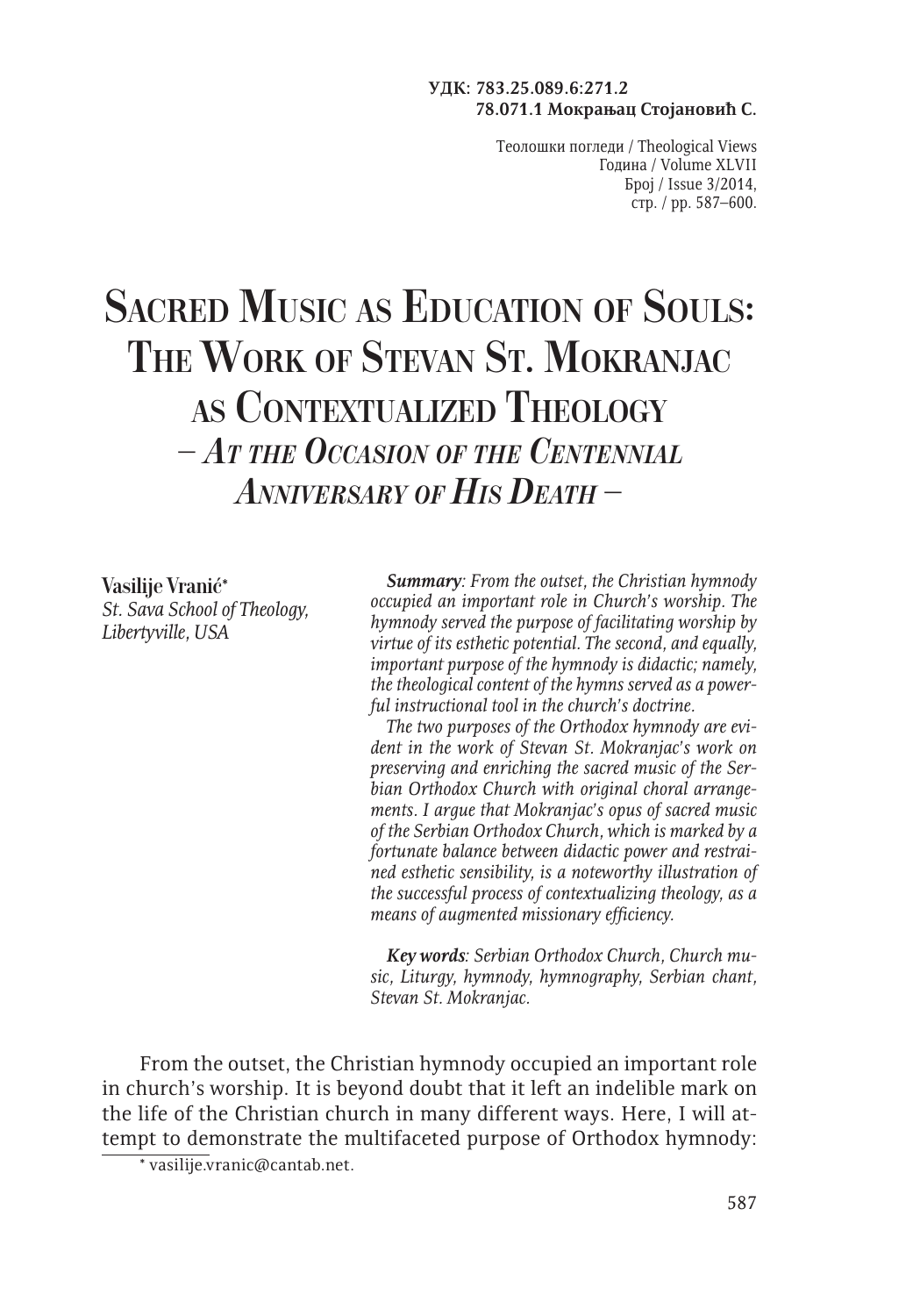**1**. As a potent instrument for facilitating worship by virtue of its esthetic quality and **2**. Its didactic potential. I argue that these qualities of hymnody have been recognized as intrinsic to its nature. Thus they were employed widely in the Christian Church from its inception, as I intend to show from a selection of Scriptural and Patristic texts.

The present reflection on Orthodox hymnody does not pretend to be an exhaustive treatment of the subject.<sup>1</sup> It is rather a convenient selection of Patristic texts which point to the didactic nature of the hymnody.

The two purposes of the Orthodox hymnody are also evident in the work of Stevan St. Mokranjac's work on preserving and enriching the sacred music of the Serbian Orthodox Church with original choral arrangements. I argue that Mokranjac's opus of sacred music of the Serbian Orthodox Church, which is marked by a fortunate balance between didactic power and restrained esthetic sensibility, is a noteworthy illustration of the successful process of contextualizing theology, as a means of augmented missionary efficiency.

**\* \* \***

It has been said that the "Christian Church was born in song."2 This somewhat hyperbolical saying, however, is not without merit. Music has been part of Christian worship from the very beginning. As a matter of fact, the Gospels bear witness that hymnody was an integral part of the Last Supper, which Christians understand to be the moment of inception of the Eucharist, which is the focal point of the ecclesial life.

Both Matthew and Mark bear witness that before his saving Passion, Christ shared a meal with his disciples and then "when they had sung a hymn (ὑμνήσαντες) they went out to the Mount of Olives."3 Naturally, the hymns sung by Christ and the Apostles were ritual songs of the Hebrew people (probably Paschal Seder or similar). As Egon Wellesz argued, it would be safe to assume that the earliest Christians continued to participate in the Temple worship in Jerusalem.

<sup>1</sup> An impressive collection of Patristic writings on psalmody and hymnody can be found in James W. McKinnon, *Music in Early Christian Literature* (Cambridge: Cambridge University Press, 1987).

<sup>2</sup> Ralph P. Martin, *Worship in the Early Church* (Grand Rapids, MI: Wm B. Eerdmans, 1975), 39; James W. McKinnon, *Music in Early Christian Literature* (Cambridge: Cambridge University Press, 1987). 12.

 $^3$  Matt 26:30: "Καὶ ὑμνήσαντες ἐξῆλθον εἰς τὸ ὄρος τῶν ἐλαιῶν." (The Greek text of the New Testament is quoted after Nestle-Aland 28th ed. The English text follows RSV).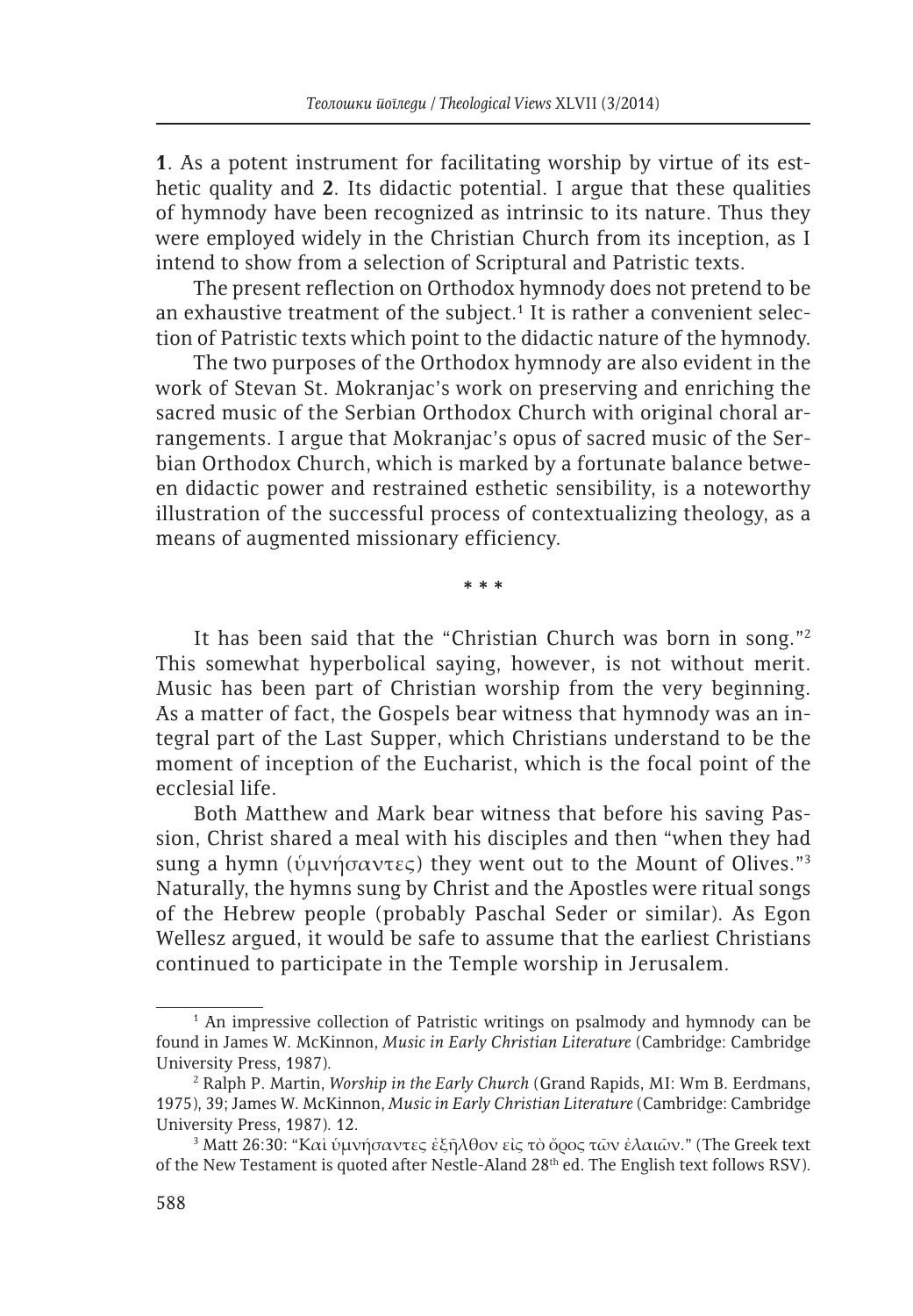The scholarly consensus in the New Testament and Christian Origins studies is that Christianity had not fully distanced itself from Judaism until the Second Jewish Revolt under Bar Kohba (*c*. AD 132). It is now generally accepted that, in the first century, Christianity was considered to be a Messianic sect within a diverse family of Jewish sects of that time. Thus, it is safe to say with Wellesz that the Temple cantors and readers who sympathized the message of Jesus, continued their liturgical practices in the Christian milieu.

Naturally, as the Church grew among non-Jewish populations through the missionary activities of the Apostles, namely, St. Paul and his associates, the nature of worship must have changed to incorporate local practices. Yet, it would be safe to assume that the framework of Christian worship remained universal, since the newly formed Christian communities (churches) inherited teachings and worship practices that already existed in other churches.

The psalmody (hymns based on Biblical texts), however, must have received local expression in various communities throughout the *oecumene*. While liturgical texts were universal for the most part, it would be difficult to argue that the melodies employed by early Christians in Palestine were shared by their brethren in Athens or Rome. This becomes even more apparent if we take into consideration that even in the Apostolic times psalmody was not the exclusive mode of worship, but hymns composed locally for purposes of Christian worship were very much present. Apostle Paul exhorts the Christians of Colossae to "…in all wisdom teach and advise each other with psalms, hymns, and spiritual songs; sing in your hearts to God with pleasure."<sup>4</sup> The same is evident in a letter written by Pliny the Younger, governor of Bithynia (*c*. AD 111–112), to Emperor Trajan, where he describes the Christian worship as a gathering where they "…sing a hymn among themselves to the Christ, as to a god…" (*Letter* 10, 96; LCL II, 402–3).5

This relative diversity in the hymnody of the early Church, however, is rather indicative of its refined missionary sensitivity, but it also sheds light on its priorities. The textual and melodic diversity of the early Christian worship indicate that the Church was not primarily concerned with the esthetic aspect of its worship. The actual melodic output and melodies used were secondary to the didactic potential of psalmody and hymnody. This is evident in the letter St. Ignatius of An-

<sup>4</sup> Col 3:16: "… ἐν πάσῃ σοφίᾳ διδάσκοντες καὶ νουθετοῦντες ἑαυτούς, ψαλμοῖς ὕμνοις ᾠδαῖς πνευματικαῖς ἐν [τῇ] χάριτι ᾄδοντες ἐν ταῖς καρδίαις ὑμῶν τῷ θεῷ."

<sup>5</sup> McKinnon, *Music in Early Christian Literature*, 27.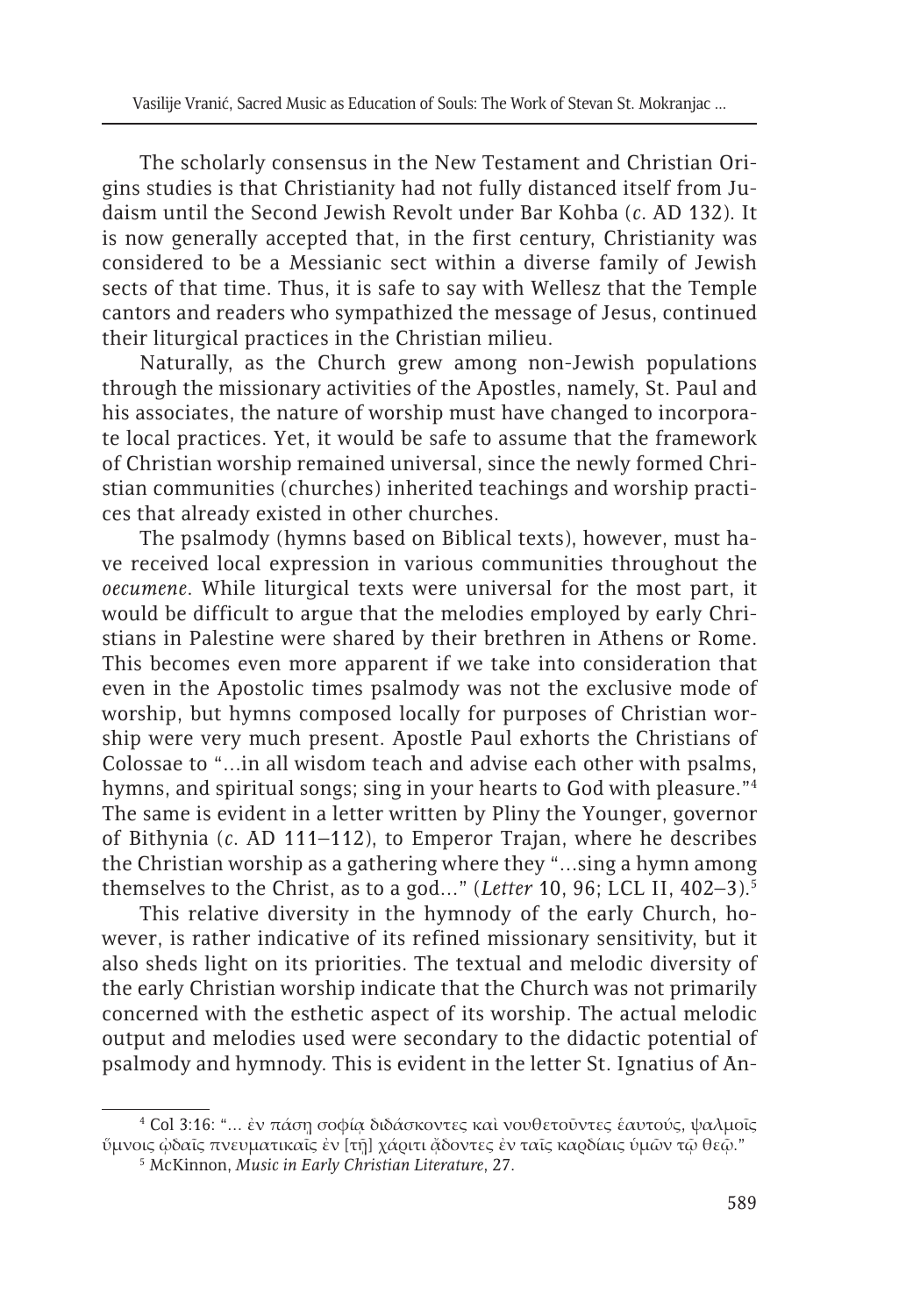tioch (fl. c. AD 100) who wrote to the Christians in Ephesus saying that their hymns to Christ ought to be sung in "unanimity and harmonious love… so that by being harmonious in unanimity and taking your pitch from God you may sing in unison with one voice through Jesus Christ to the Father, in order that he may both hear you and, on the basis of what you do well, acknowledge that you are members of his Son."6

The same emphasis on music as a didactic instrument of Christian ethos one finds in the later Church Fathers. In the fourth century, Athanasius of Alexandria identifies the "hymning of God" with "love of God." Athanasius further says that "just as harmony creates a single concord in joining together the two pipes of the aulos (two-pipe flute, i.e., two wind-pipes share the same mouthpiece), so… reason wills that a man be not disharmonious with himself, nor at variance with himself."<sup>7</sup> At another place, Athanasius warns of the danger of neglecting the meaning of words and giving oneself up to the beauty of the melody. Athanasius considers the external beauty of hymnody only an instrument of its true purpose – to restore "harmony of the soul" (cf. *Epistula ad Marcellinum* 28; PG 27, 40) and thus bring one closer to God: "Those," he says, "who do not recite the sacred songs in this manner, do not sing with understanding, but rather gratify themselves and incur blame… But those who sing…with the melody of the words proceeding from the rhythm of the soul and its harmony with the spirit – such as they sing with the tongue and sing also with the mind, not only for themselves, but also to benefit greatly those who would hear them."8

While Athanasius was writing on the psalmody, a monastic tradition was developing in his own backyard – in the Egyptian Desert.

<sup>6</sup> Ignatius of Antioch, *To the Ephesians* 4, 1–2 (Michael Holmes, ed. *The Apostolic Fathers: Greek Texts and English Translations* (Grand Rapids, MI: Baker Books, 2007), 139): "ἐν τῇ ὁμονοίᾳ ὑμῶν καὶ συμφώνῳ ἀγάπῃ… ἵνα σύμφωνοι ὄντες ἐν ὁμονοίᾳ, χρῶμα θεοῦ λαβόντες ἐν ἑνότητι, ἄδητε ἐν φωνῆ μιῷ διὰ Ἰησοῦ Χριστοῦ τῷ πατρί, ἵνα ὑμῶν καὶ ἀκούσῃ καὶ ἐπιγινώσκῃ δι' ὧν εὖ πράσσετε, μέλη ὄντας τοῦ υἱοῦ αὐτοῦ."; Cf. also PG 5, 733–36; AF 1, 81; McKinnon, *Music in Early Christian Literature*, 19.

<sup>7</sup> Athanasius of Alexandria, *Epistula ad Marcellinum de interpretatione psalmorum* 27 (PG 27, 40A): "ὥσπερ ἁρμονία τοὺς αὐλοὺς συντιθεῖσα μίαν τὴν συμφωνίαν ἀποτελεῖ, οὕτως, … ὁ λόγος μὴ ἀσύμφωνον εἶναι τὸν ἄνθρωπον ἑαυτῷ, μηδὲ διίστασθαι πρὸς ἑαυτόν"; English translation from McKinnon, *Music in Early Christian Literature*, 53.

<sup>8</sup> Athanasius of Alexandria, *Epistula ad Marcellinum* 29 (PG 27, 40D–41A): "Οἱ μὲν οὖν μὴ τοῦτον τὸν τρόπον ἀναγινώσκοντες τὰς θείας ᾠδὰς οὐ συνετῶς ψάλλουσιν, ἀλλ' ἑαυτοὺς μὲν τέρπουσιν, ἔχουσι δὲ μέμψιν… οἱ δὲ κατὰ τὸν προειρημένον τρόπον ψάλλοντες, ὥστε τὴν μελῳδίαν τῶν ῥημάτων ἐκ τοῦ ῥυθμοῦ τῆς ψυχῆς καὶ τῆς πρὸς τὸ πνεῦμα συμφωνίας προσφέρεσθαι, οἱ τοιοῦτοι ψάλλουσι μὲν τῇ γλώσσῃ, ψάλλοντες δὲ καὶ τῷ νοῒ, οὐ μόνον ἑαυτοὺς, ἀλλὰ καὶ τοὺς θέλοντας ἀκούειν αὐτῶν μεγάλως ὠφελοῦσιν."; English translation from *ibid*.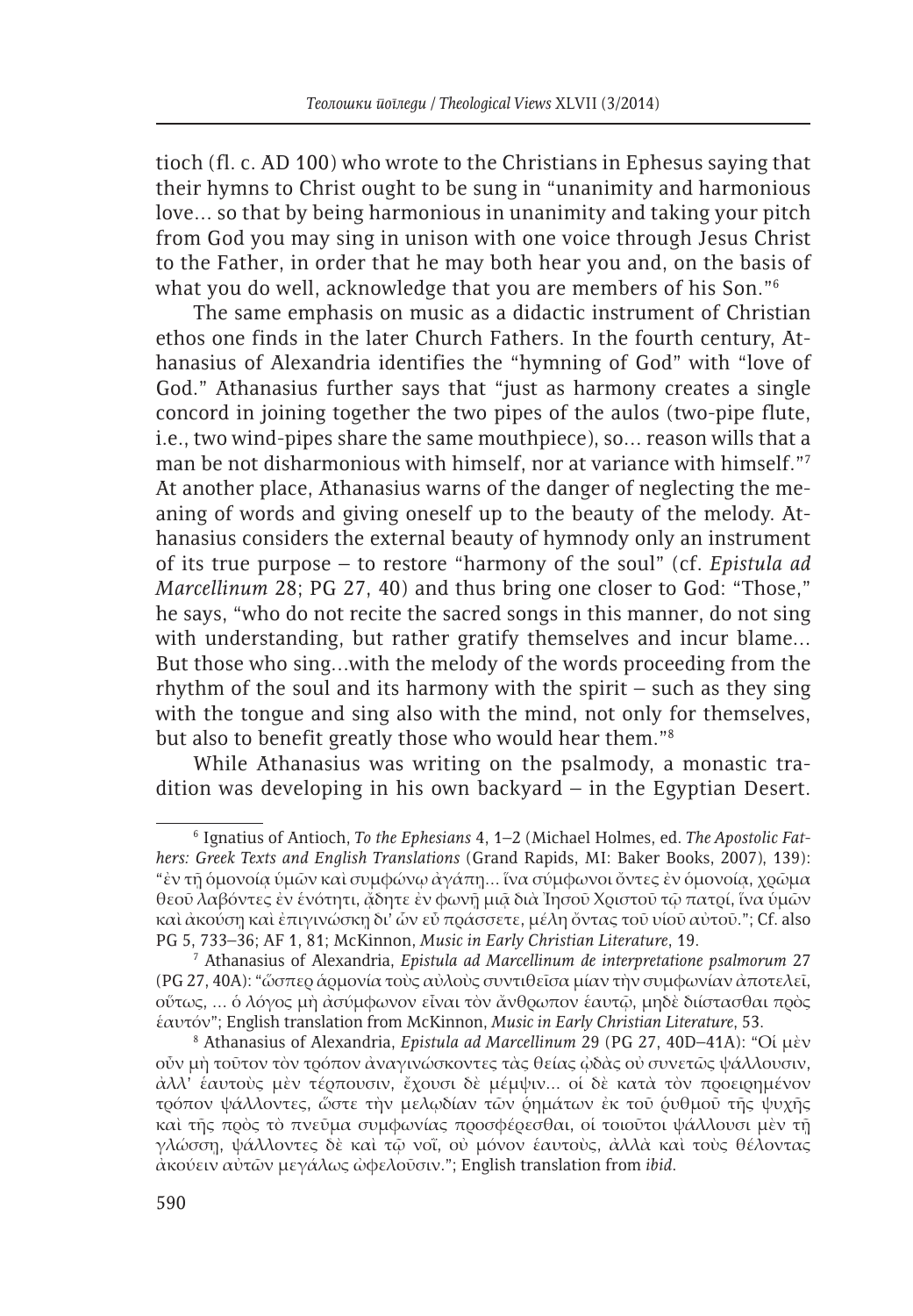Apparently the monks shared the views of their archbishop. Together with their peers in Palestine they wholeheartedly worked on developing the psalmody. In it they viewed a potent tool for carrying out the commandment of St. Paul to "pray without ceasing."9 Influenced by the spiritual energy emanating from the Desert Fathers, urban Christians in the Roman Empire adopted the psalmody as a predominant mode of worship.10

At the same time, Christians outside of the Roman Empire have been independently developing their own worship practices. It is interesting to note, that music played an essential part there as well. From the third century onwards, the Syriac speaking Christianity employed hymns in religious education. Reportedly, Bardaisan, a renowned Syriac author began using hymns and metered prose to disseminate his teachings.11

In the following century, Aphrahat the Persian (*c*. AD 270–343) used the same educational strategy. He composed twenty-three metered homilies for educational purposes of his local church.12 The strict melodic meter of Aphrahat's homilies, places them into the category of poetry.

11 As K. McVey noted, Bardaisan, a native of Edessa, is the "originator of *madrāšâ*, a hymn composed in isosyllabic verse, which uses parallelism, rhyme, alliteration and a variety of word play to achieve its effects." (Ephrem the Syrian, *Hymns*, trans. Kathleen E. McVey (New York and Mahwah: Paulist Press, 1989), 26).

Both Sozomen (*HE* 3. 16) and Theodoret of Cyrrhus (*HE* 4. 26 and *HFC* 1. 22) mention Harmonious, son of Bardaisan, as the author of the genre. However, the scholarly majority is skeptic about the historicity of Harmonious, or in the words of McVey, "the Greek and overly appropriate name of Harmonious coupled with prevalent chauvinism of Greek Christian writers have made some suspicious of this datum." (Ephrem the Syrian, *Hymns*, trans. Kathleen E. McVey (New York and Mahwah: Paulist Press, 1989), 26, n. 103; cf. dom B. Outtier, "Saint Éphrem d'après ses biographies et ses oeuvres," *Parole de l'Orient : revue semestrielle des études syriaques et arabes chrétiennes: recherches orientales: revue d'études et de recherches sur les églises de langue syriaque* 4, no. 1–2 (1973), 21; Henry Wace and William C. Piercy, *A Dictionary of Early Christian Biography*, Vol. 1 (Cambridge, MA: Harvard University, 1877), 252).

12 NPNF2 13. 345–412; Aphrahat, "Demonstration IV" in Sebastian Brock, ed. *The Syriac Fathers on Prayer and the Spiritual Life* (Kalamazoo, MI: Cistercian Publications, 1987), 1–28; Aphrahat, "Demonstration II: On Love," *Journal of the Society of Oriental Research* 14 (1930), 18–31; Aphrahat, "Demonstration VII: On Penitents," *Journal of the Society of Oriental Research* 16 (1932), 43–56.

<sup>9</sup> 1 Thess 5:17: "ἀδιαλείπτως προσεύχεσθε".

<sup>10</sup> Alexander Lingas, "Music," in *The Oxford Handbook of Byzantine Studies*, ed. E. Jeffreys, R. Cormack, and J. Haldon (Oxford: Oxford University Press, 2008), 917; Cf. James W. McKinnon, "Desert Monasticism and the Late Fourth-Century Psalmodic Movement," *Music & Letters* 75, no. 4 (1994), 505–521.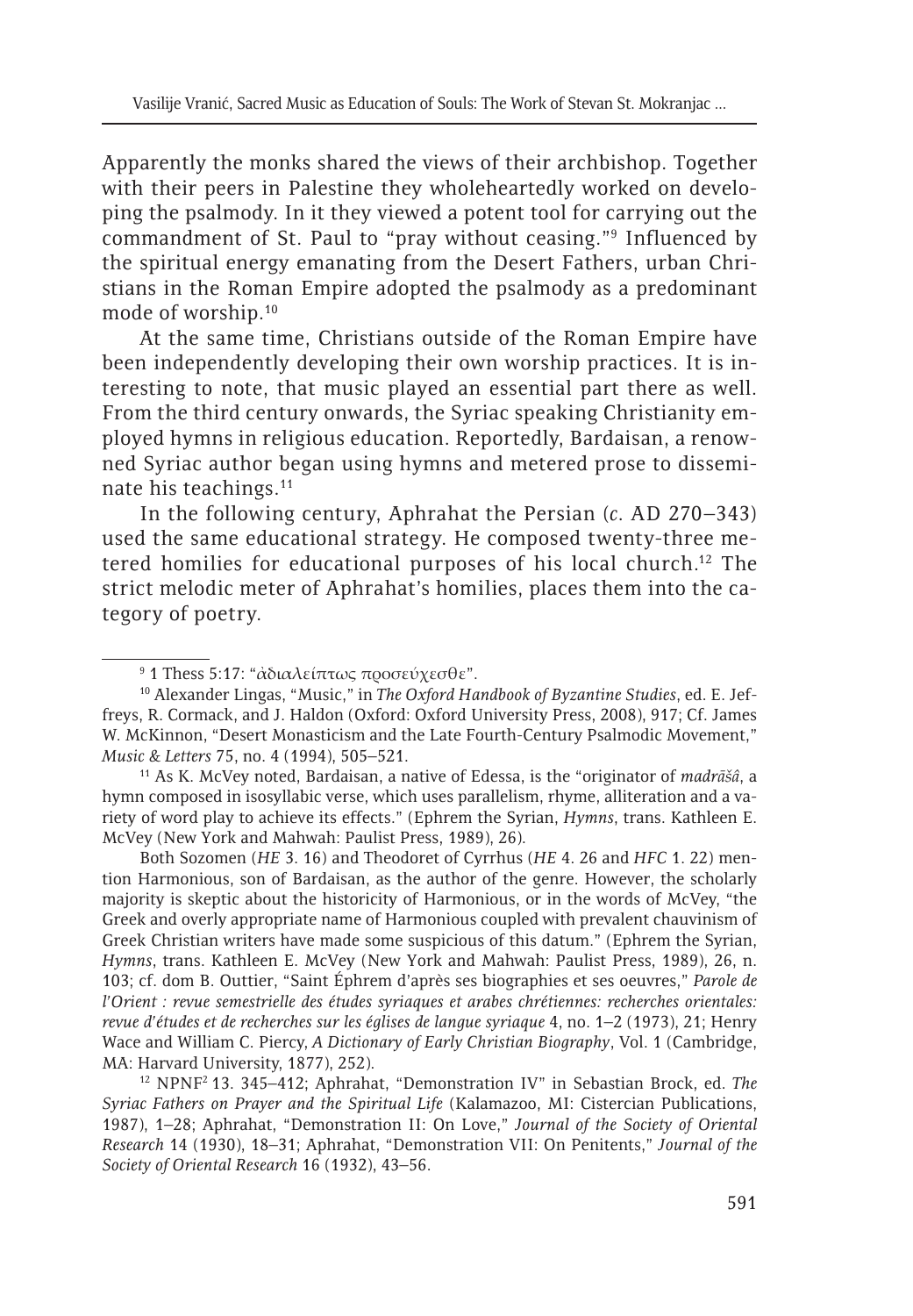The Syriac hymnody reached its zenith with Ephrem the Syrian (AD 306–373) who composed an undetermined number of hymns to be sung in church. Moreover, there are a number of hymns, which Ephrem composed specifically for female choirs. His hymns and metered homilies are called *madrāšâ*. The name comes from the Semitic root *d-r-š* which stands for teaching and instruction. Naturally, the name of the genre betrays its true purpose, which is education and instruction of Christians. In this period, before the fourth century and the emergence of great heresies, the primary purpose of hymnody was to facilitate unity and concord of souls in worship. However, as Sebastian Brock convincingly argued, Ephrem was keenly aware of the potential the hymns have for teaching Christian doctrine.13 Ephrem recognized that the hymns could be more efficient vehicles of dogma then philosophical and theological definitions. As Brock says the "'definitions' of faith appear to confine within boundaries the boundless God," which renders inquiries based strictly on philosophical categories intrinsically inadequate for the study of the unfathomable God. Ephrem overcame this methodological difficulty by expressing theology in poetry. As Brock says, Ephrem employs paradox and symbolism, and thus makes poetry a "far more suitable vehicle (for transmission of theology) then prose, seeing that poetry is much better capable of sustaining the essential dynamism and fluidity that is characteristic of this sort of approach to theology."14

The instructional nature of hymnody changed in the first half of the fourth century with the emergence of Arianism, a heresy which challenged the divinity of the Son of God claiming that the Second Person of the Holy Trinity was a mere creation. From a mere cohesive tool in the life of the church and a part of worship rituals, hymnody becomes an efective weapon in theological debates. It had become a vehicle for preaching doctrines. The first use of hymnody for indoctrination on a massive scale was by Arius, presbyter of Alexandria (the heresy of Arianism was named after him), who composed a number of theological hymns, which he collected into an anthology named *Θάλια* (gr. "Banquet").15

<sup>13</sup> Sebastian Brock, *The Luminous Eye: The Spiritual World of Saint Ephrem*, Cistercian Studies Series, Vol. 124 (Kalamazoo, MI: Cistercian Publications, 1992). 24. K. McVey argues that Ephrem owed the mastery of *madrāšâ* to his use of the genre "to combat the heretic's views" (Ephrem the Syrian, *Hymns*, 26).

<sup>14</sup> Brock, *The Luminous Eye: The Spiritual World of Saint Ephrem*, 24.

<sup>15</sup> Athanasius of Alexandria, *Epistula de decretis Nicaenis synodi* 16.3 (Athanasius of Alexandria, "De decretis Nicaenae synodi," in *Athanasius Werke 2.1*, ed. Hans-Georg Opitz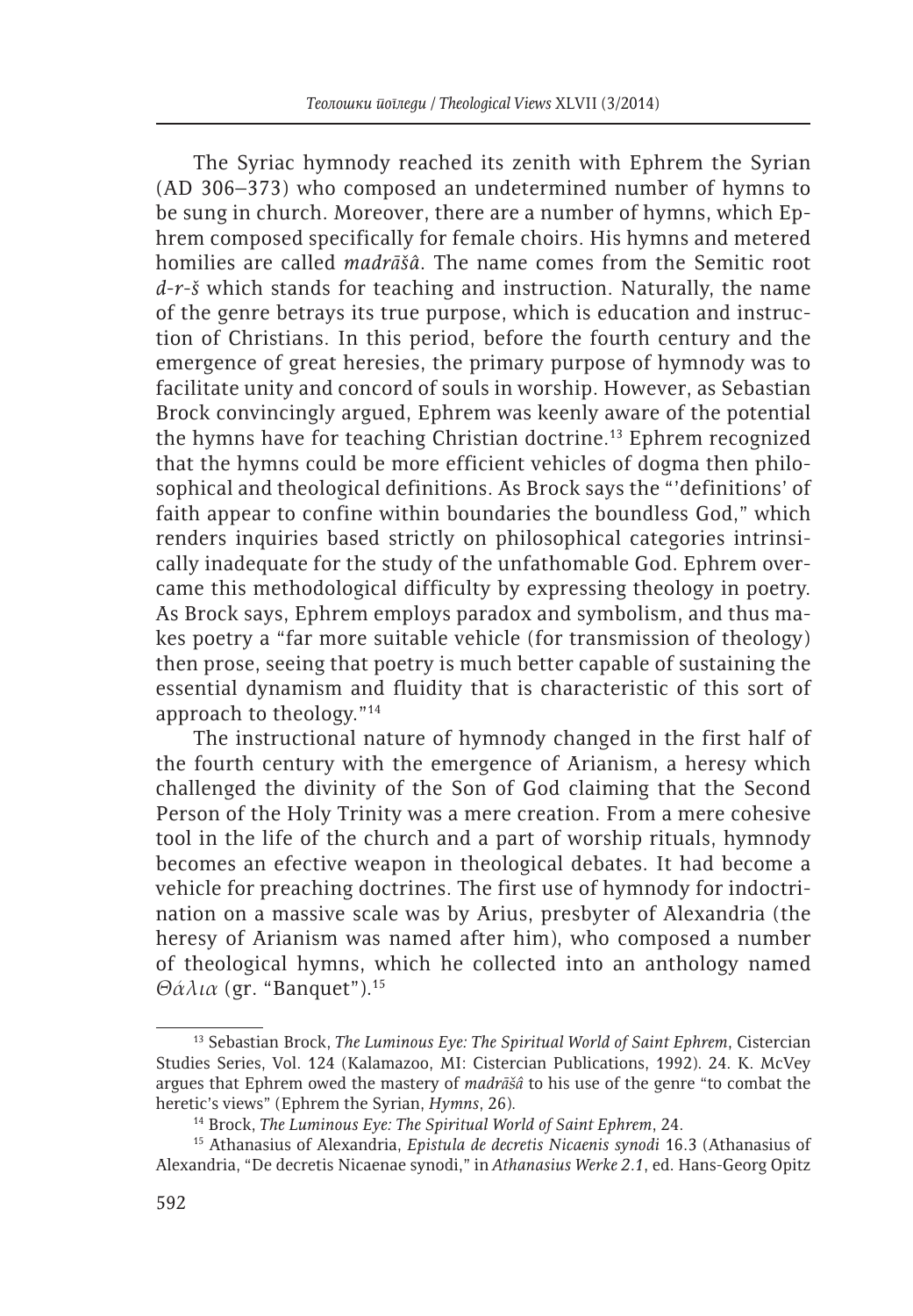Athanasius' younger contemporary, Basil of Caesarea, the author of the Orthodox Liturgy, is quite specific in his view of the import of hymnody for Christian worship and education of souls. According to Basil, hymnody is a gift from the Holy Spirit given to humanity for purposes of better understanding the doctrine and divine truths. The Holy Spirit, he says, "mixed sweetness of melody with doctrine so that inadvertently we would absorb the benefit of the words through gentleness and ease of hearing, just as cleaver physicians frequently smear the cup with honey when giving the fastidious some rather bitter medicine to drink."16

While placing emphasis on the doctrinal power of hymnody, Basil, however, does not neglect its cohesive nature. For him the two go hand-in-hand: "The psalmody provides the greatest of all goods," says he, "charity, by devising in its common song a certain bond of unity, and by joining together the people into the concord of a single chorus."17 Also, his younger contemporary Evagrius of Pontus, writing for purposes of instruction in worship of those living in isolation of monastic communities (free from tribulations of theological debates), says: "Pray in moderation and calm, and chant psalms with understanding and proper measure/good tempo (εὐρύθμως), and you will be raised on high like a young eagle. Psalmody lays the passions to rest and causes the stirrings of the body to be stilled; prayer prepares the mind to perform its proper activity."18

16 Basil of Caesarea, *Homilia in psalmum 1* (PG 29, 212): "Τὸ ἐκ τῆς μελῳδίας τερπνὸν τοῖς δόγμασιν ἐγκατέμιξεν, ἵνα τῷ προσηνεῖ καὶ λείῳ τῆς ἀκοῆς τὸ ἐκ τῶν λόγων ὠφέλιμον λανθανόντως ὑποδεξώμεθα· κατὰ τοὺς σοφοὺς τῶν ἰατρῶν, οἳ, τῶν φαρμάκων τὰ αὐστηρότερα πίνειν διδόντες τοῖς κακοσίτοις, μέλιτι πολλάκις τὴν κύλικα περιχρίουσι."; English translation from McKinnon, *Music in Early Christian Literature*, 65.

17 Basil of Caesarea, *Homilia in psalmum 1* (PG 29, 212): "τὸ μέγιστον τῶν ἀγαθῶν τὴν ἀγάπην ἡ ψαλμῳδία παρέχεται, οἱονεὶ σύνδεσμόν τινα πρὸς τὴν ἕνωσιν τὴν συνῳδίαν ἐπινοήσασα, καὶ εἰς ἑνὸς χοροῦ συμφωνίαν τὸν λαὸν συναρμόζουσα."; English translation from *ibid*., 66.

18 Evagrius Ponticus, *De oratione* 82–3 (PG 40, 1185): "Προσεύχου ἐπιεικῶς, καὶ

<sup>(</sup>Berlin: De Gruyter, 1940)): "ἀλλὰ τούτων ἐκπίπτοντες καὶ κατὰ τοὺς περὶ Εὐσέβιον ὑπὸ πολλῆς συνεχόμενοι τῆς ἀπορίας ἐκεῖνο λοιπὸν ἔχουσιν ὑπολειπόμενον, ὃ καὶ ἐν ᾀσματίοις Ἄρειος καὶ ἐν τῇ ἑαυτοῦ Θαλίᾳ ὡς ἐπαπορῶν μυθολογεῖ· 'πολλοὺς λαλεῖ λόγους ὁ θεός'. ποῖον αὐτῶν ἄρα λέγομεν ἡμεῖς υἱὸν καὶ λόγον μονογενῆ τοῦ πατρός, ἀνόητοι καὶ πάντα μᾶλλον ἢ Χριστιανοί." English translation in McKinnon, *Music in Early Christian Literature*, 54: "But having come to naught here, and being constrained like those adherents of Eusebius within dire straits, they have left to them this one remaining argument, which Arius also fabricates as a last resort in his songs and in his 'Thalia': 'God pronounces many words; which of them then do we call the Son and Word, only-begotten of the Father?' They are fools and anything but Christians!"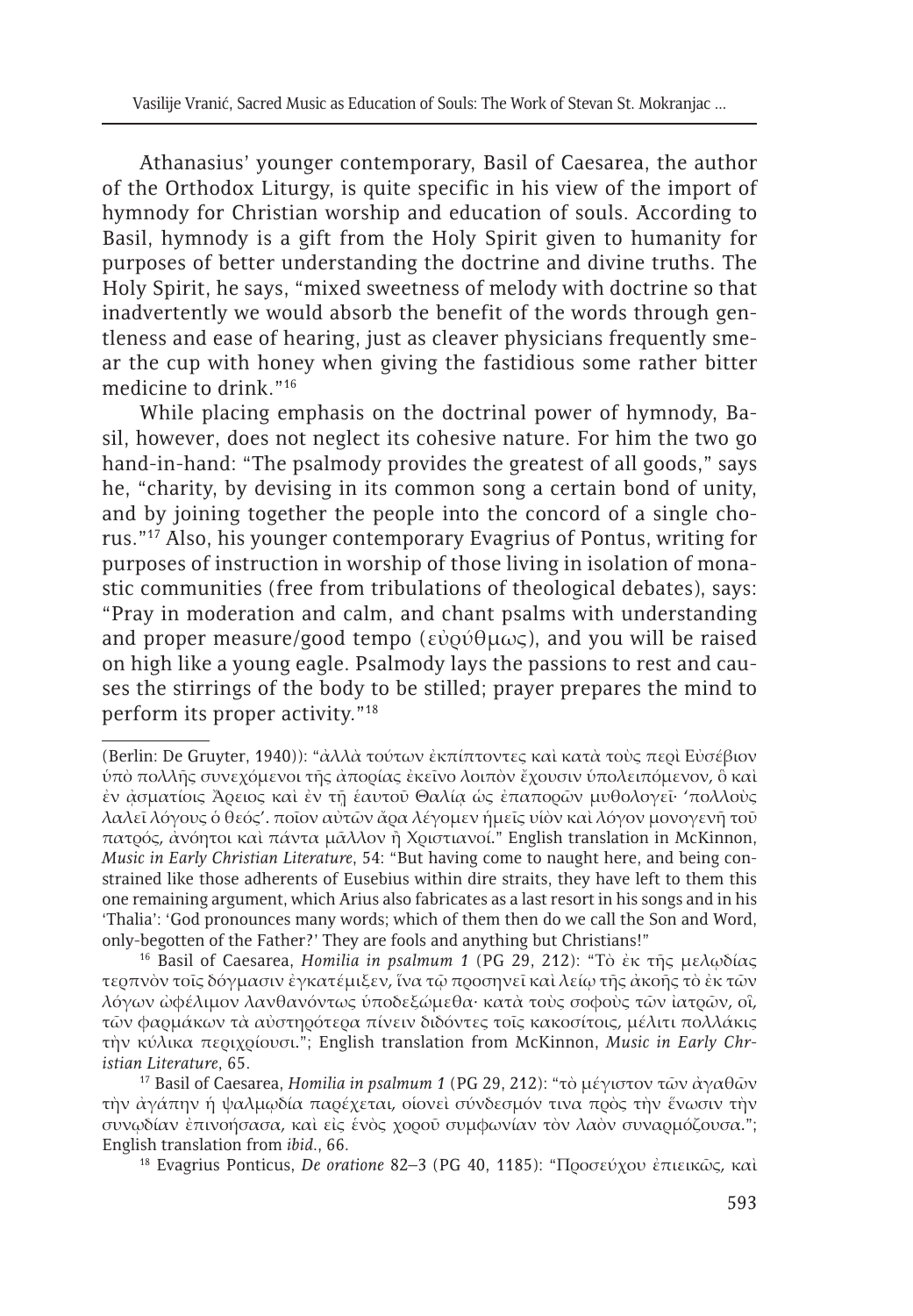Yet, Basil is quite clear that, when it comes to the teaching nature of the hymnody, the emphasis lays on the understanding of doctrinal message it contains: "You have a psalm, you have a prophecy, you have the gospel precepts and the pronouncements of the Apostles. While your tongue sings, let your mind search out the meaning of the words, so that you might sing in spirit and sing also in understanding."<sup>19</sup>

The same emphasis on the didactic character of hymnody continued to be present in subsequent Christian literature to this day. It remained very much present in church life through disciplinary prescriptions of the Canon Law. Canon 15 of the Council of Laodicea (held in fourth century) prescribes that "No others shall sing in the Church, save only the canonical singers, who shall go up into the ambo and sing from the book."20 The same Council in its Canon 59 bans "private compositions," i.e., hymns written by general population without supervision of Church authorities, from being sung in the worship.<sup>21</sup> Apparently, the spirit of these prescriptions is to limit the possibility of the hymnody being used for purposes of promoting false/heretical teachings. The hymnody of later Byzantium exhibits both didactic and esthetic aspects of the hymnody. This has been adopted by the Orthodox Churches universally. Yet, each Orthodox Church gave the hymnody an expression unique to its cultural and linguistic tradition.

The didactic character of hymnody had diminished in the past couple of centuries by the fact that the language used in some traditional and ancient Churches is not the vernacular anymore. On the other hand, contextualization of hymnody through melodic adaptation to cultural idiosyncrasies of local and ethnic churches and recent hymnic authorship (i.e., addition of new services for local saints) somewhat compensated for the loss of the didactic power of hymnody.

ἀταράχως, καὶ ψάλλε συνετῶς καὶ εὐρύθμως, καὶ ἔσῃ ὡς νεοσσὸς ἀετοῦ ἐν ὕψει αἰρόμενος. Ἡ μὲν ψαλμῳδία τὰ πάθη κατευνάζει, καὶ τὴν ἀκρασίαν τοῦ σώματος ἠρεμεῖν ἀπεργάζεται. Ἡ δὲ προσευχὴ ἐνεργεῖν παρασκευάζει τὸν νοῦν τὴν ἰδίαν ἐνέργειαν."; English translation from *ibid*., 59.

<sup>19</sup> Basil of Caesarea, *Homiliae super psalmos* 28, 7 (PG 29, 304A): "Ψαλμὸν ἔχεις, προφητείαν ἔχεις, εὐαγγελικὰ παραγγέλματα, τὰ τῶν ἀποστόλων κηρύγματα. Ἡ γλῶσσα ψαλλέτω, ὁ νοῦς ἐρευνάτω τὴν διάνοιαν τῶν εἰρημένων, ἵνα ψάλλῃς τῷ πνεύματι, ψάλλῃς δὲ καὶ τῷ νοΐ." English translation from *ibid*., 66.

<sup>&</sup>lt;sup>20</sup> Council of Laodicea, Canon 15 (Mansi II. 567): "Περὶ τοῦ, μὴ πλέον τῶν κανονικῶν ψαλτῶν, τῶν ἐπὶ τὸν ἄμβωνα ἀναβαινόντων, καὶ ἀπὸ διφθέρας ψαλλόντων, ἑτέρους τινὰς ψάλλειν ἐν ἐκκλησίᾳ." English translation from NPNF2 14, 132.

<sup>&</sup>lt;sup>21</sup> Council of Laodicea, Canon 59 (Mansi II. 574): "Ότι οὐ δεῖ ἰδιωτικοὺς ψαλμοὺς λέγεσθαι ἐν τῇ ἐκκλησίᾳ, ούδὲ ἀκανόνιστα βιβλία, ἀλλὰ μόνα τὰ κανονικὰ τῆς καινῆς καὶ παλαιᾶς διαθήκης."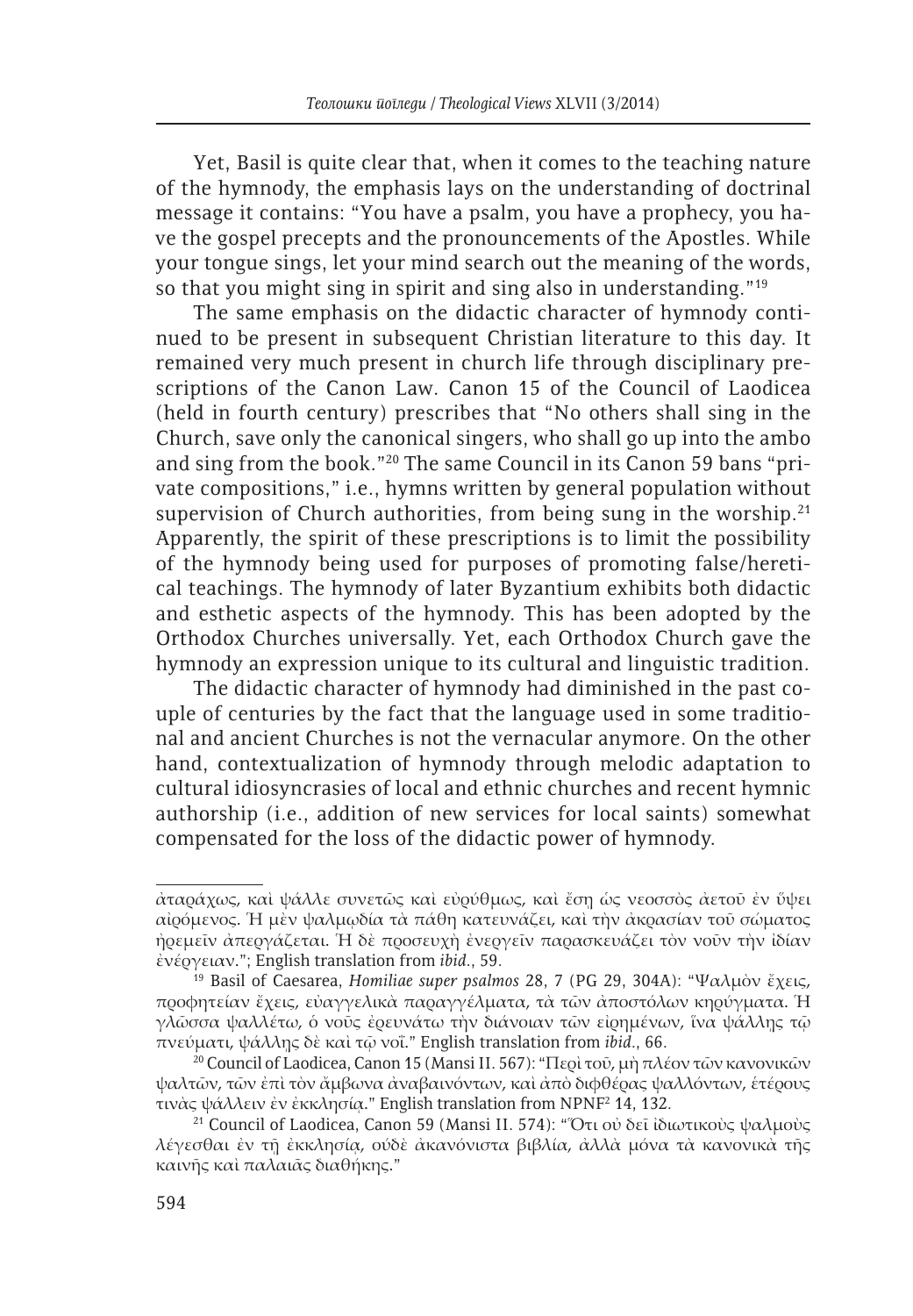The adoption of local melodic formulas into the worship of churches and their adaptation to liturgical texts play an important didactic role in the new pastoral reality, when a great number of faithful do not relate to the hymnody in the same manner the ancient Christians did, when the hymns had been composed. The archaic language and poetic images, coupled with complex doctrinal and symbolic content, present a challenge for the full understanding of the Orthodox hymnody.

Music however, as D. Gostuški argued can play an effective role in the liturgical adoption of the hymnody by worshipping people. Music, according to Gostuski, serves as a powerful cohesive force among ethnic groups in the sense that one can freely speak about "national music." Ethnic groups create music that can be determined by its "technical terms and the feature of its musical system: choice of the music scales, relationship between the intervals, the rules of polyphony, rhythmic principles, etc."22 Thus, in the case of Orthodox hymnody, melody serves as a powerful means of translation and appropriation of the text by the worshipping people.<sup>23</sup> Even a passing understanding of the general meaning of the hymns is supplemented by familiar melodies, which serve the purpose of making the hymns conducive to worship both on the personal and communal levels. On the personal level, the melody from culture helps the person relate more fully to the somewhat obscure text of the hymn, while at the same time it unites the congregation in worship. Thus, hymnody becomes *inculturated* and through such a contextualization, it still serves a didactic purpose, at least in the sense of helping the community of the faithful in attaining to the unity of mind and good liturgical order. In the words of Bishop Sava (Vuković), the beautiful, well-

<sup>22</sup> Драгутин Гостушки, "Национални и универзални музички језик", in *Мокрањчеви дани 1969. Зборник радова са састанка етнолога, фолклориста и музиколога* (Неготин и Зајечар: Мокрањчеви дани и Новинска установа "Тимок", 1969), 27.

<sup>&</sup>lt;sup>23</sup> In the context of the Serbian church music, Patriarch Pavle (Stojčević) of Serbia, widely recognized as an expert in the Serbian chant, considered the hymnody as one of the most important aspects of spiritual edification of the worshipping community. Cf. Патријарх Павле, *Да нам буду јаснија нека питања наше вере*, Vol. 3 (Београд: Издавачки фонд Архиепископије београдско-карловачке, 1998). 79; Предраг Ђоковић, "Српски Патријарх Павле о неким питањима нашег црквеног појања: црквено појање и духовно узрастање", *Зборник Матице српске за сценске уметности и музику* 36 (2007), 85.

The late Bishop Sava (Vuković) of Šumadija was likewise renowned for his expertise in the Serbian church chant. He also considered hymnody as "abbreviated theology" ("теологија у малом") and, in a sense, "theological sermons and catechism." Сf. Ненад Ристовић, "Епископ Сава Вуковић и српско црквено појање", in Зборник Машице сри*ске за сценске уметности и музику* 48 (2013), 218 и 225–226.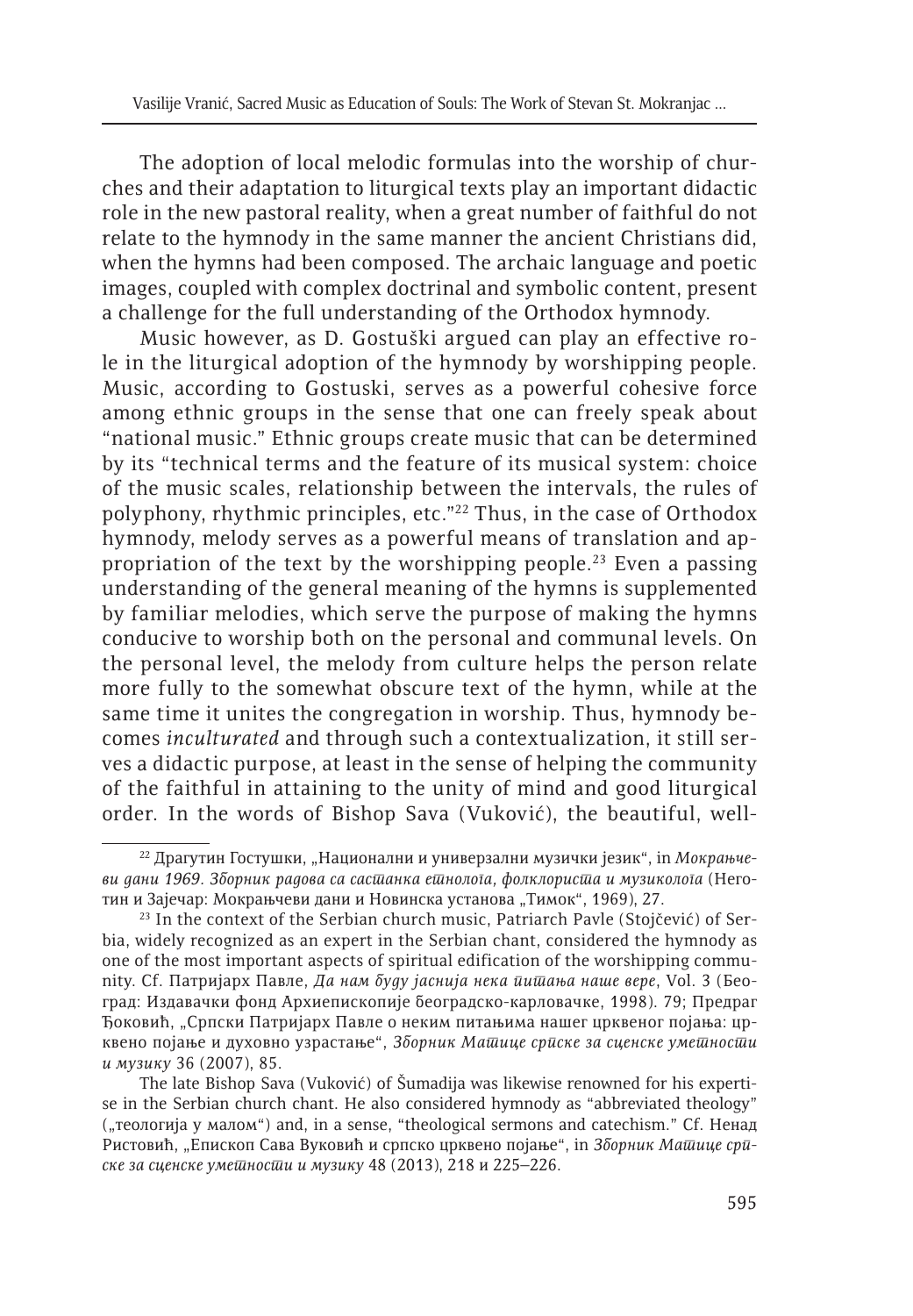structured worship with expressive and comprehensible hymnody is the "best school of piety."24

This contextualization and limited adaptation to the circumstances of life have been well carried out for the purposes of the Serbian Orthodox Church in the 19<sup>th</sup> and 20<sup>th</sup> centuries by two great composers – Kornelije Stanković and Stevan Stojanović Mokranjac. Stanković pioneered the work on the systematization of the Serbian sacred music and its liberation from the consequences of the Greek domination of the late 18th century. After his untimely death, Stevan Mokranjac continued the work.

Without attempting to venture beyond my competence into the arts of musicology, which remain arcane to me, but having an experience of over two decades as a cantor of the sacred music of the Serbian Orthodox Church who learned to sing from manuals created by Stevan Mokranjac, and being an equally long member of choirs that performed his compositions, I dare say a few words on the magnificent service his work provided to the Serbian Orthodox Church. By contextualizing and appropriating the Orthodox hymnody to the Serbian people of his time, Mokranjac greatly contributed to the didactic character of the sacred music in the Serbian Orthodox Church. As a very talented teacher and himself a skillful chanter, Mokranjac recorded a selection of simplified and abbreviated melodic formulas in the Serbian chant.25

Indeed, Mokranjac says that in his melography of the Serbian chant he relied on the knowledge and experience of a number of renowned chanters, since he had forgotten a lot. Yet, this ought not be understood as incompetence, but rather as customary humility. In the Preface Mokranjac testifies that in his childhood he received a formidable education in the Serbian chant. He learned the chant to the extent that he was considered to be the foremost chanter among his peers, being able to sing "the entire eirmologion." The knowledge which he acquired as a child had been somewhat neglected by the passage of time but not lost, since, as he himself testifies, he was able to recall all the melodies and record the chanters' singing in the real time. See: Стеван Ст. Мокрањац, "Предговор", in *Осмогласник* (Београд: Штампано у државној штампарији Краљевине Србије, 1908), 1.

<sup>&</sup>lt;sup>24</sup> Ристовић, "Епископ Сава Вуковић и српско црквено појање", 220.

 $25$  As P. Bingulac argued, it was necessary that one be a skillful chanter in order to complete the work that Stevan St. Mokranjac carried out in the Serbian sacred chant. Yet, surprisingly, Bingulac believes that Mokranjac' chanting skills were limited. Bingulac believes this based on a self-characterization Mokranjac used in the Preface to his *Osmoglasnik*: "…Мокрањца бисмо сви одмах одлучно додали овим стручњацима – појцима да он сам, у предговору *Осмогласника*, отворено и искрено, као што је увек радио, није ставио овом стацу озбиљне ограде." See: Петар Бингулац, "Стеван Мокрањац и црквена музика (I део, мелографски рад)", in *Зборник радова о Стевану Мокрањцу: Примљено на V скупу Одељења ликовне и музичке уметности, 23. IX 1969. год.*, ed. Михаило Вукдраговић (Београд: Српска академија наука и уметности, 1971), 19.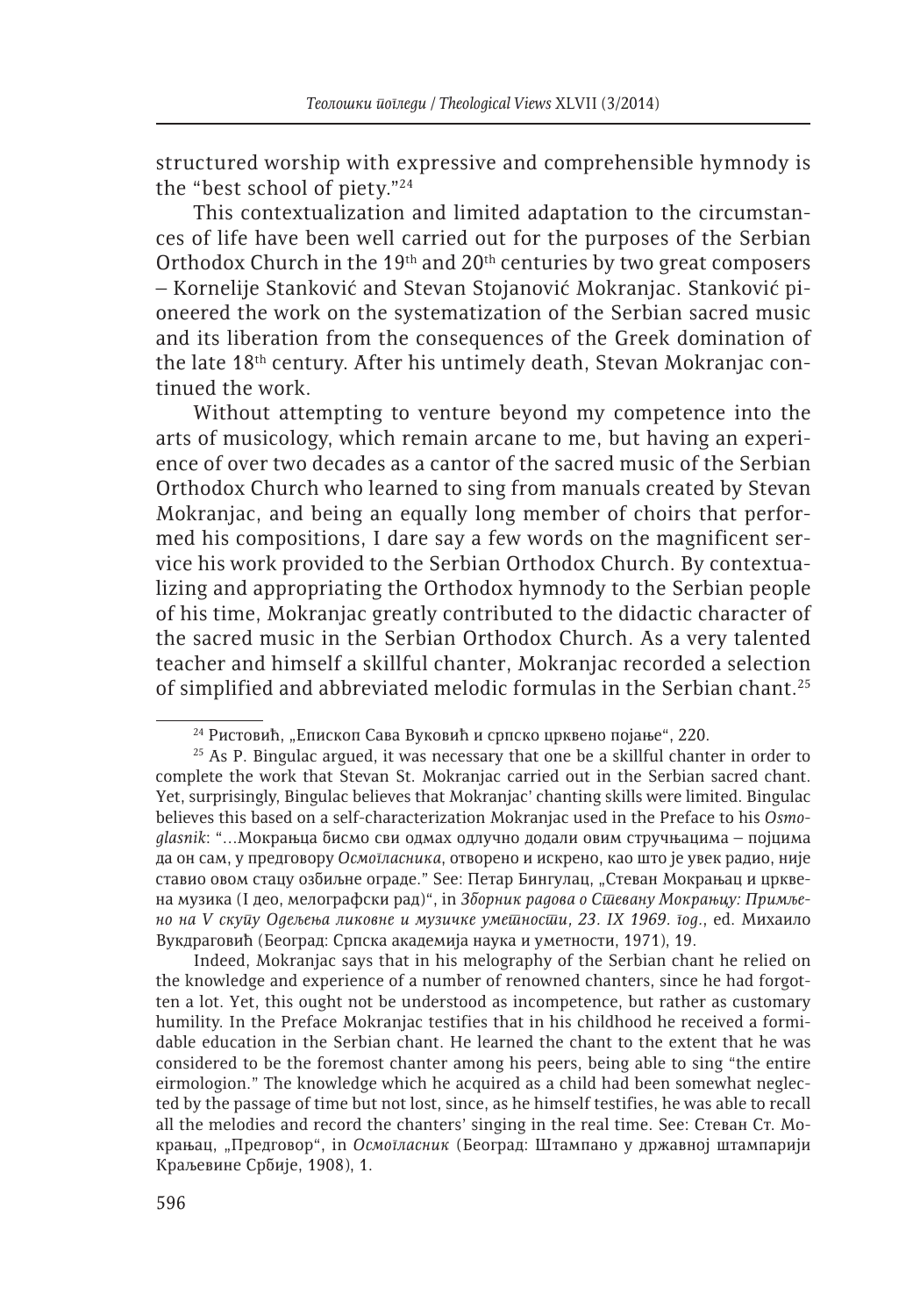Thus he made the chant manageable to be taught in a systematic way in seminaries and schools.<sup>26</sup> At the same time Mokranjac's reduction served the purpose of making the sacred music approachable to wider masses, even those with a moderate music talent. The loss of intricate melismata, and its effect on liturgical rhythm, did not necessarily have a negative impact on the esthetic aspect of the Serbian sacred music, since Mokranjac more then compensated for this loss in his elaborate choral compositions.

Mokranjac deserves to be revered and celebrated for the magnitude of service that his pioneering work provided to Serbs in the times of revival of Serbian cultural identity after its systematic destruction, which lasted for several centuries after the loss of statehood. An astute theologian or musicologist cannot fail to recognize the good fortune of Serbs whose autochthonous music has been organically incorporated into the their worship, which was not the case with our less-fortunate eastern neighbors Bulgarians and to an extent Romanians, who, for the most part, use Greek chants in their worship. Therefore, as the late Patriarch Pavle of Serbia exhorted, Mokranjac's noble work ought to be continued and even improved upon by new generations of Serbian musicians and theologians alike as a service to God and Serbian people.27

In conclusion, it becomes clear that the opus of Stevan St. Mokranjac of sacred music of the Serbian Orthodox Church is marked by a fortunate balance between didactic power and restrained esthetic sensibility. Moreover, it is deeply steeped in Orthodox ethos and hymnodic tradition. As such, it is a noteworthy illustration of the successful process of contextualizing theology, as a means of augmented missionary efficiency.

<sup>&</sup>lt;sup>26</sup> A few years before the publication of Mokranjac's work on systematization of the Serbian church chant, Jovan Zivković, professor of the Seminary in Sremski Karlovci (one of the centers of learning in church music at the time), called for a thorough revision of the Serbian chant and its purging from unnecessary and unbecoming melodic decorations. Cf. Јован Живковић, *Нотни зборник црквених песама које се поју на вечерњу, јутрењу, литургији и другим богослужењима Православне српске цркве као велико појање у један глас са додатком све три литургије у четири гласа за мушки збор* (Нови Сад: Парна штампарија Ђорђа Ивковића, 1908), 89; Ђоковић, "Српски Патријарх Павле о неким питањима нашег црквеног појања: црквено појање и духовно узрастање", 89.

<sup>&</sup>lt;sup>27</sup> Сf. Ђоковић, "Српски Патријарх Павле о неким питањима нашег црквеног појања: црквено појање и духовно узрастање", 80.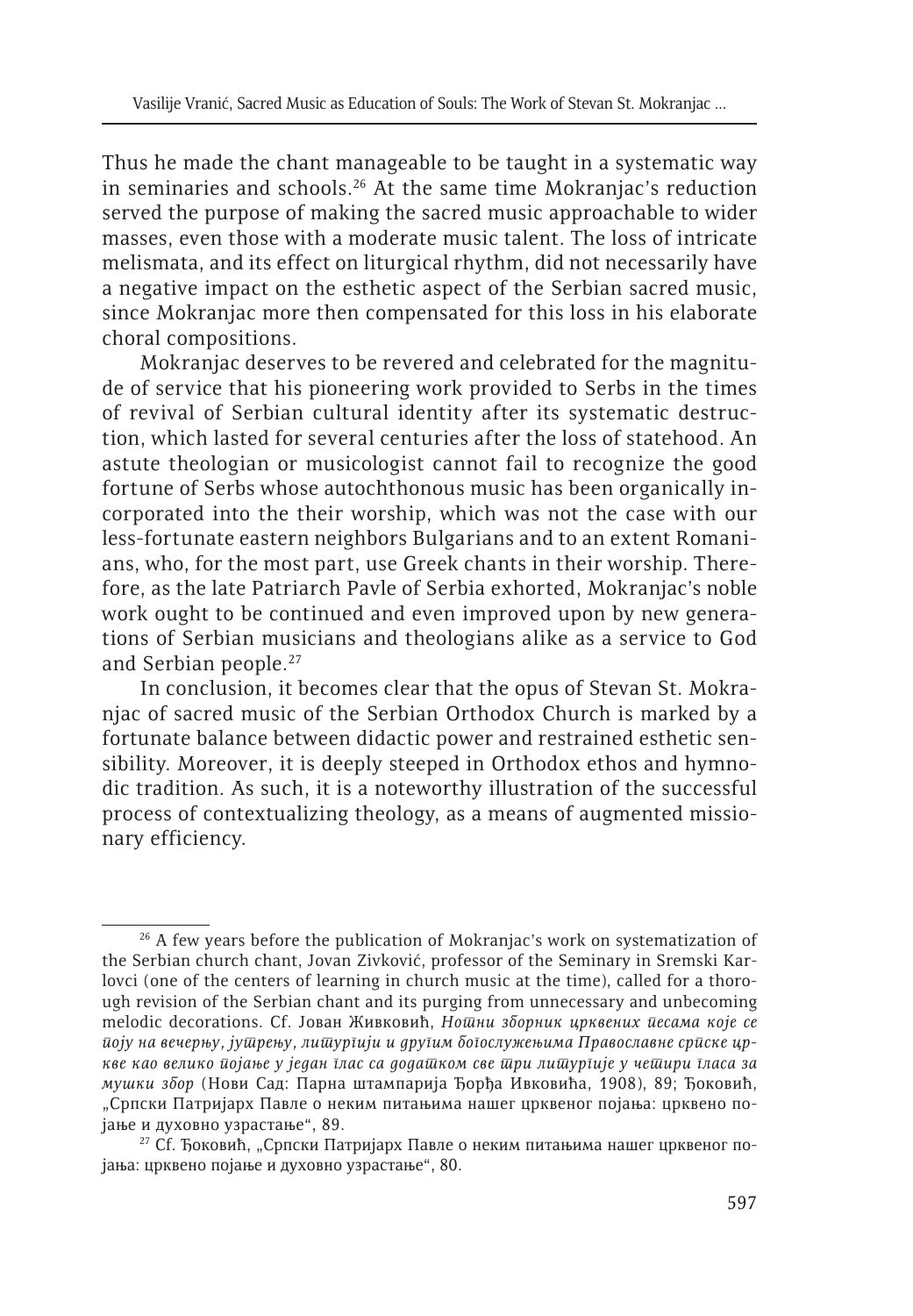## **Литература:**

Aphrahat (1930), "Demonstration II: On Love," *Journal of the Society of Oriental Research* 14: 18–31.

Aphrahat (1932), "Demonstration VII: On Penitents," *Journal of the Society of Oriental Research* 16: 43–56.

Brock, S. (1992), *The Luminous Eye: The Spiritual World of Saint Ephrem*, Cistercian Studies Series, Vol. 124. Kalamazoo, MI: Cistercian Publications.

Brock, S. (ed.) (1987), *The Syriac Fathers on Prayer and the Spiritual Life*. Kalamazoo, MI: Cistercian Publications.

Ephrem the Syrian (1989), *Hymns*. Translated by Kathleen E. McVey. New York and Mahwah: Paulist Press.

Lingas, A. (1996), *Sunday Matins in the Byzantine Cathedral Rite: Music and Liturgy*, The University of British Columbia.

Lingas, A. (2006), "Medieval Byzantine Chant and the Sound of Orthodoxy," in *Byzantine Orthodoxies*, edited by A. Louth and A. Cassiday. Publications of the Society for the Promotion of Byzantine Studies, Vol. 12, 131–150. Hants, England: Aldershot.

Lingas, A. (2008), "Music," in *The Oxford Handbook of Byzantine Studies*, edited by E. Jeffreys, R. Cormack and J. Haldon, 915–935. Oxford: Oxford University Press.

Martin, R. P. (1975), *Worship in the Early Church*. Grand Rapids, MI: Wm B. Eerdmans.

McKinnon, J. W. (1987), *Music in Early Christian Literature*. Cambridge: Cambridge University Press.

McKinnon, J. W. (1994), "Desert Monasticism and the Late Fourth-Century Psalmodic Movement," *Music & Letters* 75, no. 4: 505–521.

Outtier, dom B. (1973), "Saint Éphrem d'après ses biographies et ses oeuvres," *Parole de l'Orient : revue semestrielle des études syriaques et arabes chrétiennes: recherches orientales: revue d'études et de recherches sur les églises de langue syriaque* 4, no. 1–2: 11–33.

Бингулац, П. (1971), "Стеван Мокрањац и црквена музика (I део, мелографски рад)", in *Зборник радова о Стевану Мокрањцу: Примљено на V скупу Одељења ликовне и музичке уметности, 23. IX 1969. год.*, edited by Михаило Вукдраговић, 13–38. Београд: Српска академија наука и уметности.

Гостушки, Д. (1969), "Национални и универзални музички језик", in *Мокрањчеви дани 1969. Зборник радова са састанка етноло*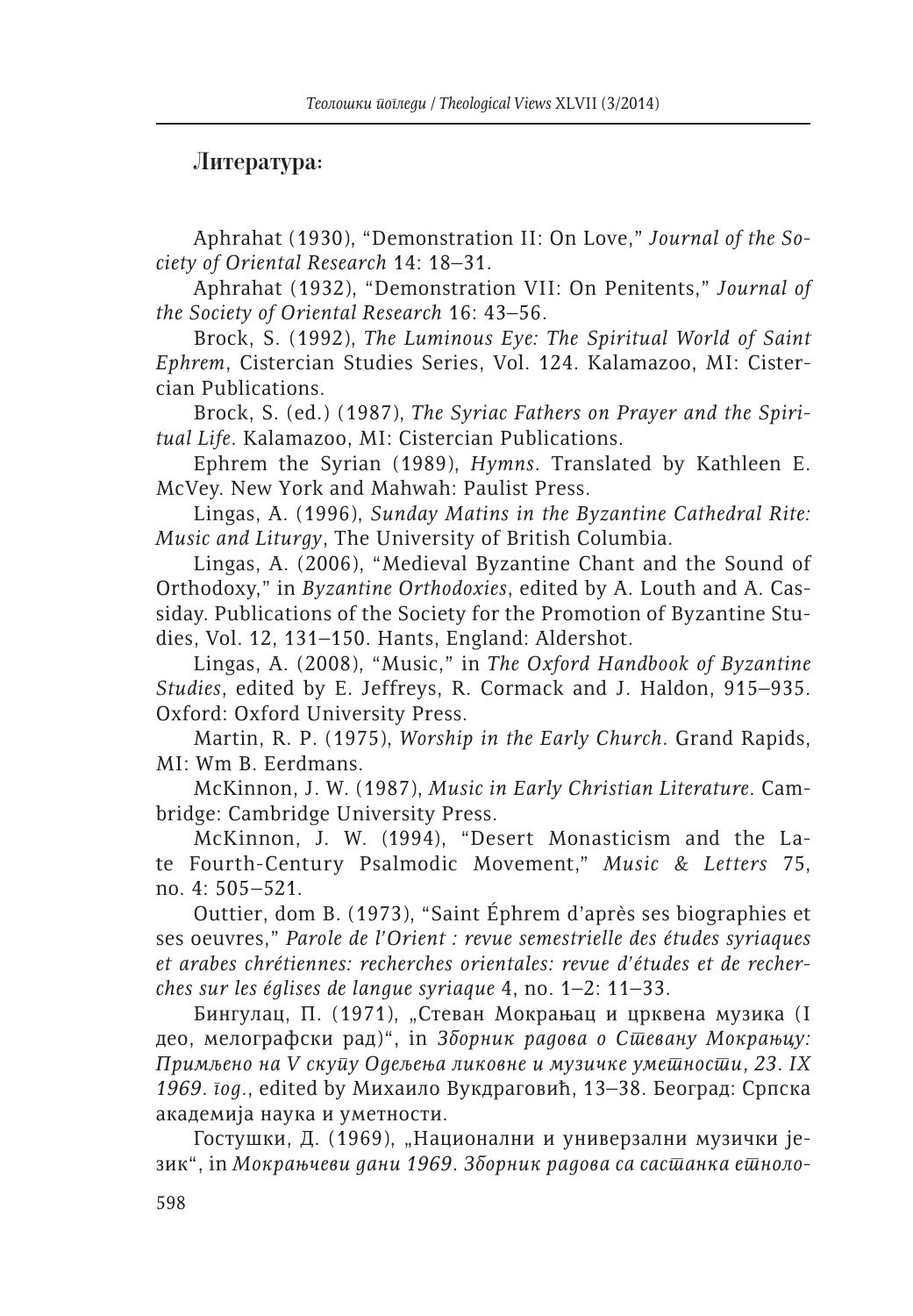*га, фолклориста и музиколога*, 25–36. Неготин и Зајечар: Мокрањчеви дани и Новинска установа "Тимок".

Ђоковић, П. (2007), "Српски Патријарх Павле о неким питањима нашег црквеног појања: црквено појање и духовно узрастање", *Зборник Матице српске за сценске уметности и музику* 36: 79–95.

Живковић, Ј. (1908), *Нотни зборник црквених песама које се поју на вечерњу, јутрењу, литургији и другим богослужењима Православне српске цркве као велико појање у један глас са додатком све три литургије у четири гласа за мушки збор*. Нови Сад: Парна штампарија Ђорђа Ивковића.

Мокрањац, С. Ст. (1908), "Предговор", in *Осмогласник*, 1–9. Београд: Штампано у државној штампарији Краљевине Србије.

Ристовић, Н. (2013), "Епископ Сава Вуковић и српско црквено појање", *Зборник Матице српске за сценске уметности и музику*  48: 215–230.

Стефановић, Д. (1971), "Прилог анализи "Мокрањчевог" Осмогласника", in *Зборник радова о Стевану Мокрањцу: Примљено на V скупу Одељења ликовне и музичке уметности, 23. IX 1969. год.*, edited by Михаило Вукдраговић, 1–12. Београд: Српска академија наука и уметности.

Стојчевић, Патријарх Павле (1998), *Да нам буду јаснија нека питања наше вере*, Vol. 3, Београд: Издавачки фонд Архиепископије београдско-карловачке.

> Примљено: 2. 12. 2014. Одобрено: 5. 12. 2014.